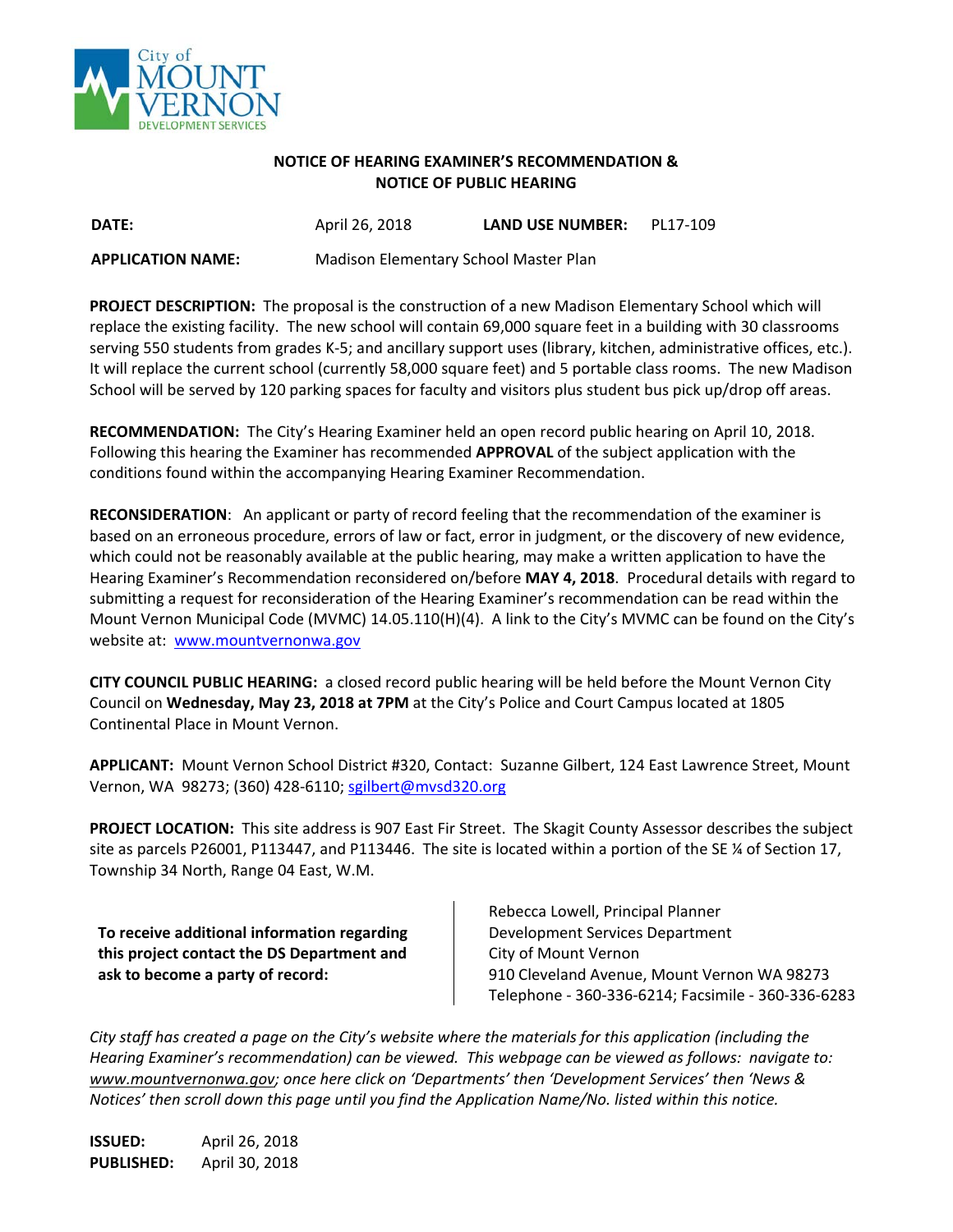| 1              |                                                                                                                                                                                                                                                            |                                                                                                                                                                            |  |
|----------------|------------------------------------------------------------------------------------------------------------------------------------------------------------------------------------------------------------------------------------------------------------|----------------------------------------------------------------------------------------------------------------------------------------------------------------------------|--|
| $\overline{2}$ |                                                                                                                                                                                                                                                            |                                                                                                                                                                            |  |
| 3              |                                                                                                                                                                                                                                                            |                                                                                                                                                                            |  |
| $\overline{4}$ | <b>BEFORE THE HEARING EXAMINER FOR THE CITY OF</b><br><b>MOUNT VERNON</b>                                                                                                                                                                                  |                                                                                                                                                                            |  |
| 5              | Phil Olbrechts, Hearing Examiner                                                                                                                                                                                                                           |                                                                                                                                                                            |  |
| 6              |                                                                                                                                                                                                                                                            |                                                                                                                                                                            |  |
| 7              | RE: Madison Elementary School                                                                                                                                                                                                                              | <b>FINDINGS OF FACT, CONCLUSIONS</b>                                                                                                                                       |  |
| 8              | <b>Master Plan</b>                                                                                                                                                                                                                                         | OF LAW AND FINAL<br><b>RECOMMENDATION</b>                                                                                                                                  |  |
| 9              | PL17-109                                                                                                                                                                                                                                                   |                                                                                                                                                                            |  |
| 10             | <b>INTRODUCTION</b>                                                                                                                                                                                                                                        |                                                                                                                                                                            |  |
| 11             | The District has requested master plan approval for the replacement of Madison                                                                                                                                                                             |                                                                                                                                                                            |  |
| 12             | Elementary School, located at 907 East Fir Street. The new school will contain<br>69,000 square feet in a building with 30 classrooms serving 560 students from grades<br>K-5. It is recommended that the City Council approve the master plan, subject to |                                                                                                                                                                            |  |
| 13             |                                                                                                                                                                                                                                                            |                                                                                                                                                                            |  |
| 14             | conditions.<br>The currently existing school serves 465 students and the existing school building is<br>58,000 square feet in size along with five additional portable classrooms. A major                                                                 |                                                                                                                                                                            |  |
| 15             |                                                                                                                                                                                                                                                            |                                                                                                                                                                            |  |
| 16             | improvement over current conditions will be the relocation of a drop-off area from<br>off-site on Fir Street to the parking area on-site. The building footprint will be largely                                                                           |                                                                                                                                                                            |  |
| 17             |                                                                                                                                                                                                                                                            | the same as that of the existing building but building height will be increased from<br>approximately 25 feet to a maximum 46'8". However, the building will be "stepped"  |  |
| 18             |                                                                                                                                                                                                                                                            | into the hillside and will appear to be only two stories in height to adjoining                                                                                            |  |
| 19             | comment letters.                                                                                                                                                                                                                                           | properties. One member of the public appeared to testify. There were no public                                                                                             |  |
| 20             | <b>ORAL TESTIMONY</b>                                                                                                                                                                                                                                      |                                                                                                                                                                            |  |
| 21             |                                                                                                                                                                                                                                                            |                                                                                                                                                                            |  |
| 22             | Note: This hearing summary is provided as a courtesy to those who would benefit from a<br>general overview of the public testimony. The summary is not required or necessary to the                                                                        |                                                                                                                                                                            |  |
| 23             |                                                                                                                                                                                                                                                            | recommendation issued by the Hearing Examiner. No assurances are made as to<br>completeness or accuracy. Nothing in this summary should be construed as a finding or legal |  |
| 24             | his decision.                                                                                                                                                                                                                                              | conclusion made by the Examiner or an indication of what the Examiner found significant to<br>Findings of Fact and Conclusions of Law commence on Page 5 of this           |  |
| 25             | Recommendation.                                                                                                                                                                                                                                            |                                                                                                                                                                            |  |
|                |                                                                                                                                                                                                                                                            | Rebecca Lowell, City of Mount Vernon Principal Planner, summarized the proposal.                                                                                           |  |
|                | <b>Master Plan</b>                                                                                                                                                                                                                                         | p. 1 Findings, Conclusions and Recommendation                                                                                                                              |  |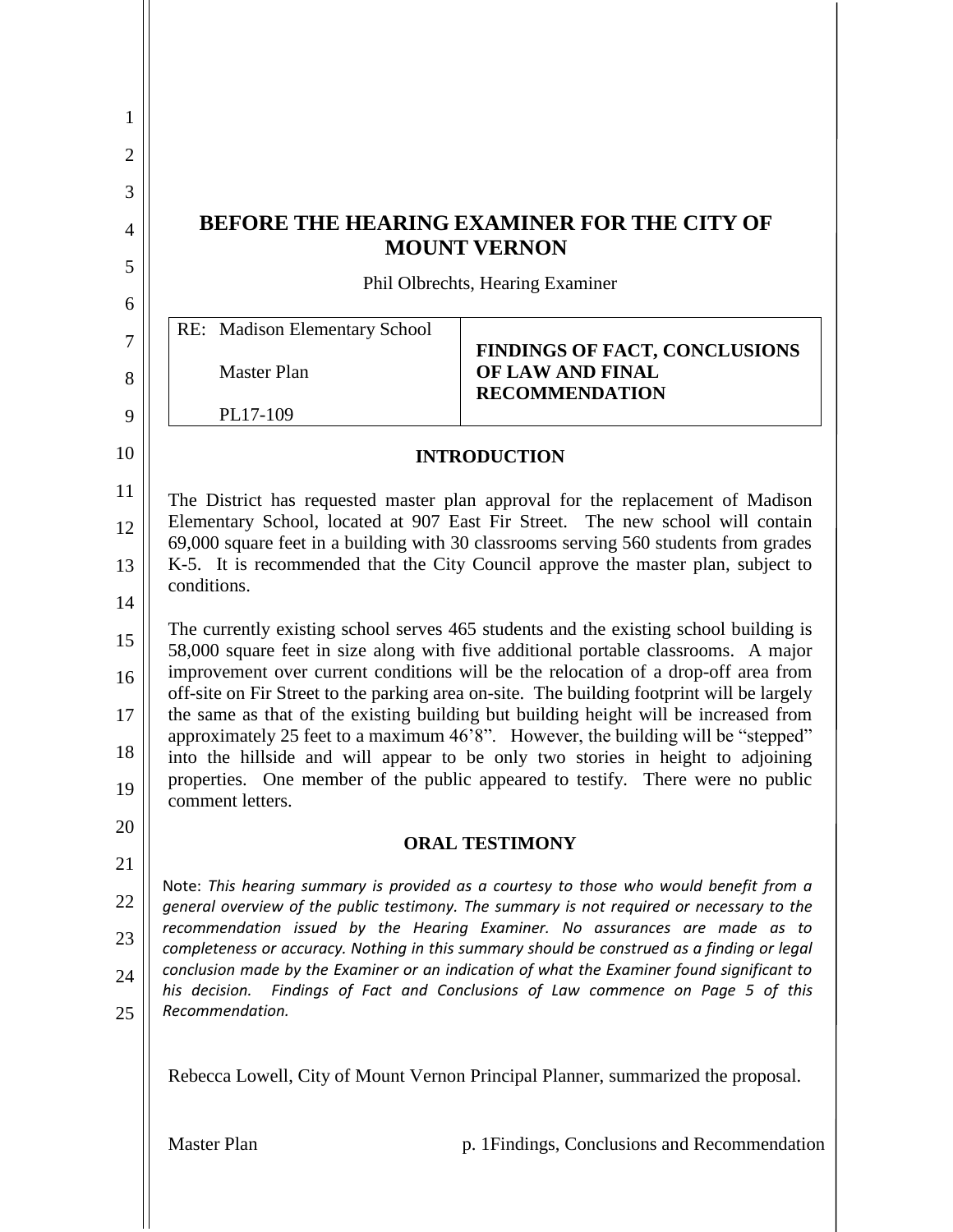Ms. Lowell noted that there was confusion created by the site plans. The public description of the plan was 69,000 sq. ft., 30 class rooms & 560 students with a later addition of 4 classrooms increasing the area of the proposal. It turns out that the additional four classrooms are already included in the currently proposed 30 classrooms and 69,000 square feet. Because of this, staff recommended condition No. 3 in the staff report is not necessary and should be struck. This condition required a memorandum of understanding to address parking demand created by what staff understood to be the planned increase in area over 69,000 square feet by the proposed four classrooms. Since the 69,000 square feet includes the four classrooms, staff has determined that the proposed parking is consistent with the City's parking standards and no further parking mitigation is necessary.

7

9

10

11

1

2

3

4

5

6

8 12 13 In response to examiner questions regarding the change in impacts over the currently existing school, the District's architect, Brian Ho, identified that the existing building is in the 25-foot range for height and that the proposed building will be three stories with part of it stepping down the hill and the upper portion is two stories. The building footprint will not change significantly, but the added area of the building will be taken up by the added story. The north portion of site is one-story which is high volume but multi-purpose. The school will not be hidden by trees and the south façade will be high enough to be visible from First Street. The north portion's high volume two-story will be set 14 feet lower than the two-story upper portion of the site. The architect clarified that each of the buildings appear as two-story buildings. Susanne Gilbert of the school district stated that current student capacity is approximately 485 at the school. The Districts presented an image with the building elevations.

15

14

16 17 18 19 20 In response to a hearing examiner request for clarification on stormwater requirements for wetland hydrology, Ms. Lowell noted that the stormwater manual prepared by the Department of Ecology has conflicting standards regarding postdevelopment flows where the more general standards require forested condition, predevelopment flows once construction is complete but for wetlands the standard is that hydrology be maintained (i.e. the flows stay the same pre and post development). The City had its biologist, Dr. Lee, assess the conflict and objectives of the conflicting standards. He concluded that maintaining wetland hydrology superseded the requirement for forested condition flows.

21 22 23 24 25 The examiner also inquired about school activities and field lighting. Ms. Lowell explained that they have a letter detailing the types of events that occur throughout the school year which may cause parking overflow. The school will not have a field with lighting. The fields and athletic facilities are not large enough or developed for tournament events or similar activities. It will not be a destination school for sports. Dr. Bruner, the District Superintendent, clarified that the peak events are kindergarten graduation and 5th grade graduation. Curriculum nights may also occur but won't be as popular. The parking analysis did show that there is enough space onsite for the biggest events, Condition 2 is in place to deal with parking issues on-site.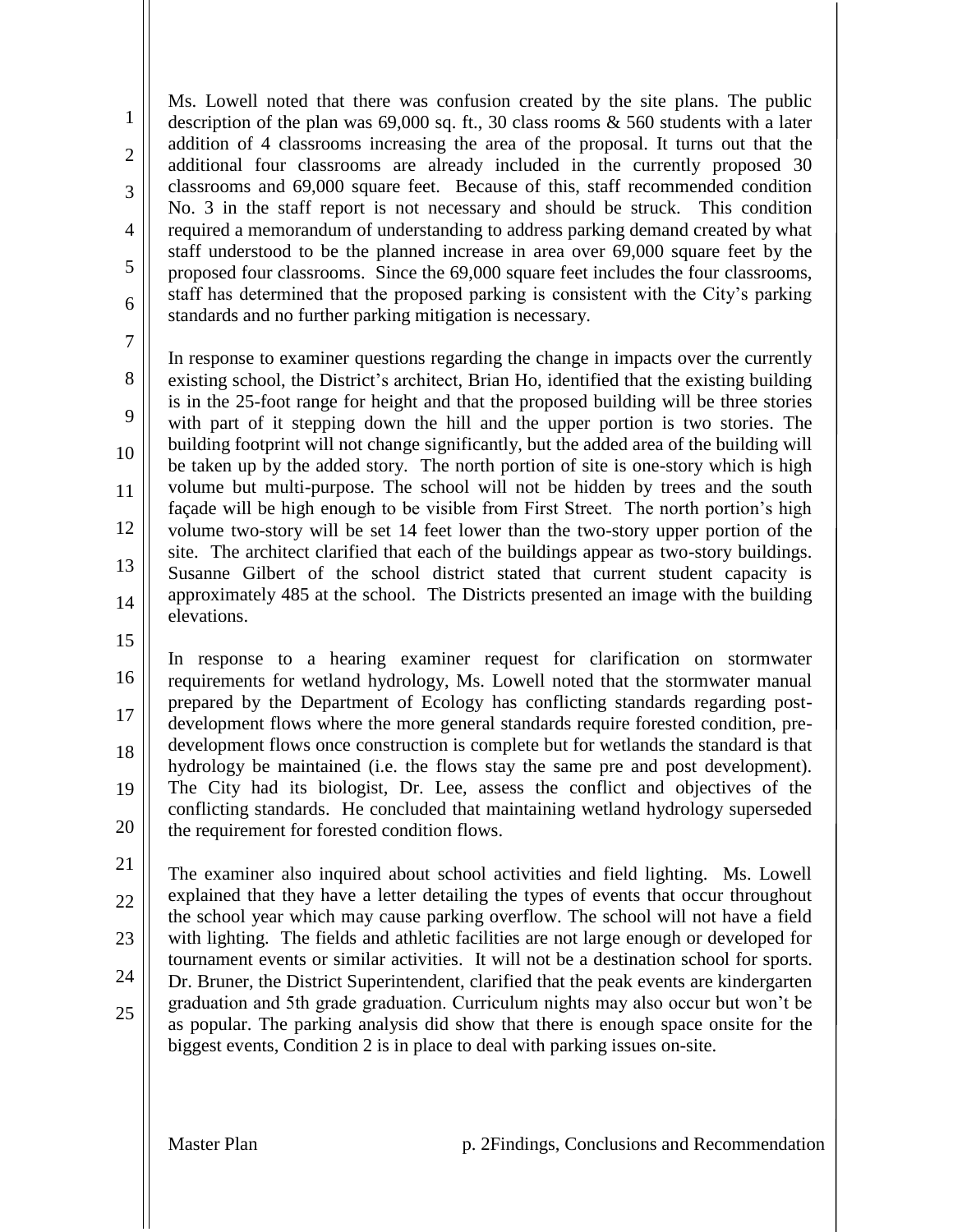## District Presentation

Dr. Carl Bruner noted that the original application was submitted around the 2nd week of January 2018. The proposal is part of a 2016 bond proposal approved by voters in the Mount Vernon school district. This project will provide much needed classroom space and addresses life safety issues stemming from student drop off/pick up. The superintendent confirmed from examiner inquiries that one major benefit of the proposal is the relocation of the student drop-off from off-site to on-site.

6 7 8 9 10 11 Jon Sitkin, attorney for the District, explained that the District's parking study called for a parking overflow operations plan which they have been working on. It hasn't been fully fleshed out and City Staff has not had a chance to fully vet it, so they don't expect staff to approve or disapprove it yet. He wants to focus on the bond promise of 560 capacity, the expansion, overflow parking and a bit on storm water. He hopes to clarify any discrepancies. The City has been cooperative in facilitating a dual process. The site plan process is concurrent with the building permit review, not sequential. He stated this dual process is what probably caused confusion for City Staff. The master site plan is inclusive of the building permit plans. That is why the 3<sup>rd</sup> recommended staff condition should be removed. The District does not see a future of portables or expansion beyond the 30 classrooms.

12

1

2

3

4

5

13 14 15 16 17 Mr. Sitkin noted that regarding the parking overflow operations plan, there will be approximately 108 permanent parking spaces, 45 identified as staff parking. This number is not final as they are unsure of fire department access currently. Busses would not be expected to be operating during events. Use of the bus lane allows approximately 48 additional parking stalls during events. With these added spaces there are 156 onsite parking stalls. Off-site there are roughly 22 spaces along 9th street. First Street parking is not included in this plan. The parking analysis shows bike lanes. They excluded parking on the play field from the overflow plan because it would cause storm water issues.

18

19 20 21 22 23 24 One main issue in the operations plan deals with maintaining fire access through the parking areas. They don't want to block fire access to the school. The plan would have onsite signage directing parking for events. If there were an estimated 80 vehicles for an event, a parking monitor would be used. The principal would prepare and communicate to staff that 1 hour before the event and a half hour after the event a parking monitor would be used to maintain flow in conjunction with parking signage. This is the District's current concept of the operations plan requested by City staff. The plan is not complete for final submission and they have not determined the location of fire lanes. They must still analyse the turning radius for a fire truck coming off 9th Street. They hope to have the completed plan before the next council meeting.

25

Joyce Rozendaal, a neighbor, inquired about traffic on 9th Street and stormwater. Brian Ho explained that 9th currently sees a lot of traffic and parent pick-up/drop off.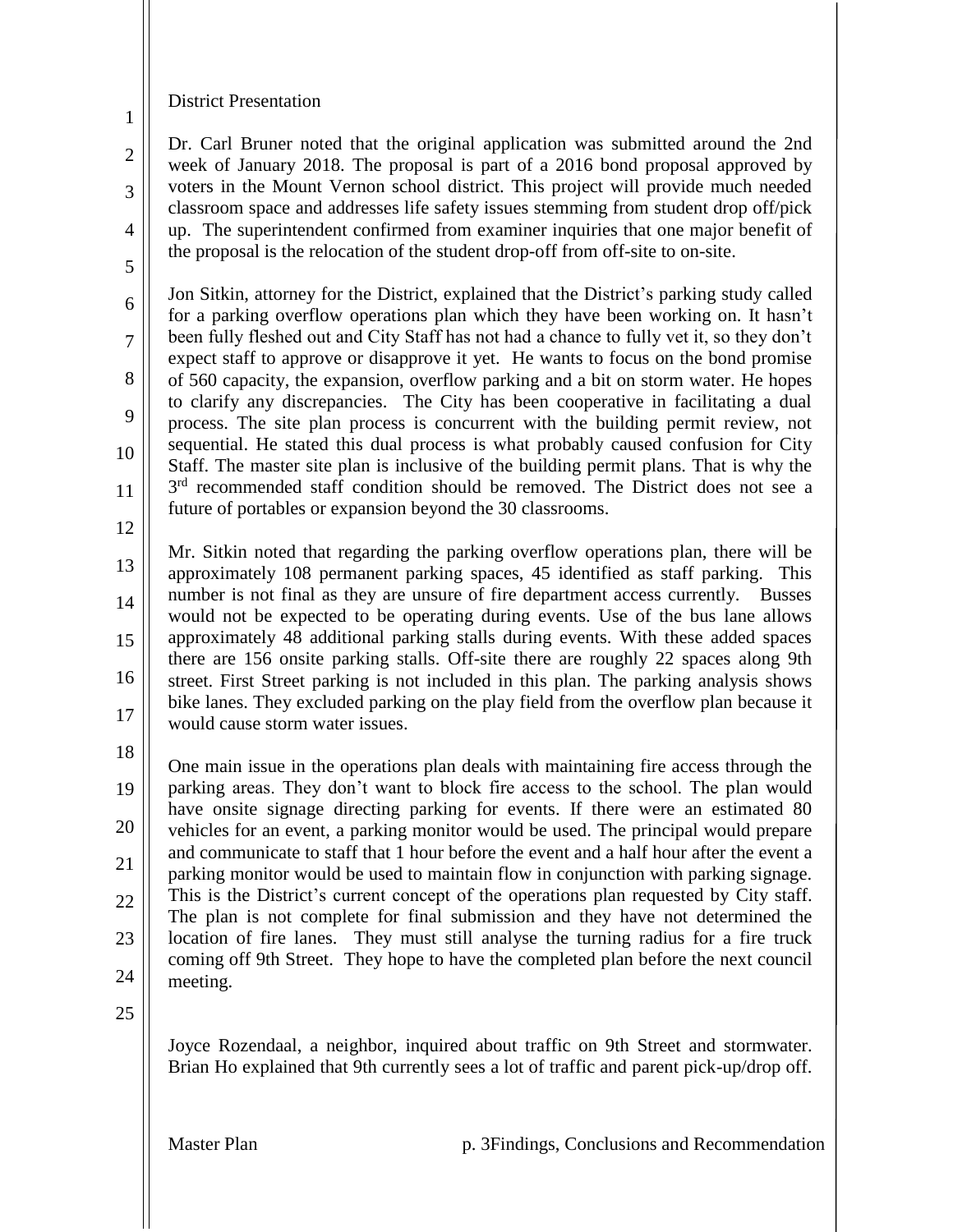One of the first meetings with city staff addressed concerns over the amount of traffic on 9th. One of the primary design goals for the site plan was to get as much traffic as possible off 9th Street. Per the site plan, the only traffic for day to day operations would be food service delivery, staff (custodial/cooks), and garbage trucks accessing the service yard. The overall amount of traffic that the street will see will be significantly less. On stormwater impacts, Jon Sitkin responded there is not a storm water system currently in place that collects, treats and manages storm water. The proposal includes a storm water system that would modernize it to current standards.

6 7 8 9 10 In response to examiner questions, Suzanne Gilbert stated that they are not exactly sure what time food service deliveries occur. Cooks start early but they don't believe food is delivered that early. Paul Ho explained food delivery is currently in a different area, on the SE portion of the site, while the new service area is on the west side. It is off the property line by 60-70 feet, but the service yard is enclosed by an 8-foot masonry wall. Mrs. Gilbert added that the loading area will be built into the hillside making it more buffered than the current area. Additionally, any large food trucks go to the food service center off Blackburn at the main operations and maintenance. The trucks going onto 9th would not be any larger than a UPS truck.

11

1

2

3

4

5

12 13 14 15 16 17 18 Regarding examiner questions on stormwater flow impacts to neighbors caused by use of wetland flow standards as opposed to forested condition standards, a District representative explained that the northern parcel is mostly wetland and storm waters tend to flow into the area. There is a ditch by 9th Street that carries a lot of the storm water coming onto the site. It is currently not draining enough for the school site. The site plan design maintains that ditch with additional retentions. From the ditch and retention, spreaders run off and sheet flow down through the upper wetlands and into the wetland itself. It discharges into the creek by which time it's been filtered. This system will clean the water going into the existing wetland and control the flow offsite. Mr. Sitkin pointed out that the preliminary storm water site plan section on flow control indicates that post project runoff frequencies and durations will be reduced from the current conditions.

## **EXHIBITS**

- 21 22 Exhibits  $1-5<sup>1</sup>$  identified at Page 3 of the March 29, 2018 staff report were admitted into the record during the April 10, 2018 public hearing. The following exhibits were also admitted during the hearing:
- 23 Exhibit 6: Mitigated Determination of Non-Significance (MDNS) & Addendum.
- 24

 $\overline{a}$ 

19

20

<sup>25</sup> <sup>1</sup> At the hearing the staff packet of exhibits was inaccurately reported by the examiner as being composed of four exhibits when in fact it contained five exhibits. The exhibits added during the hearing to the packet have been renumbered from 5-7 to 6-8 as a result.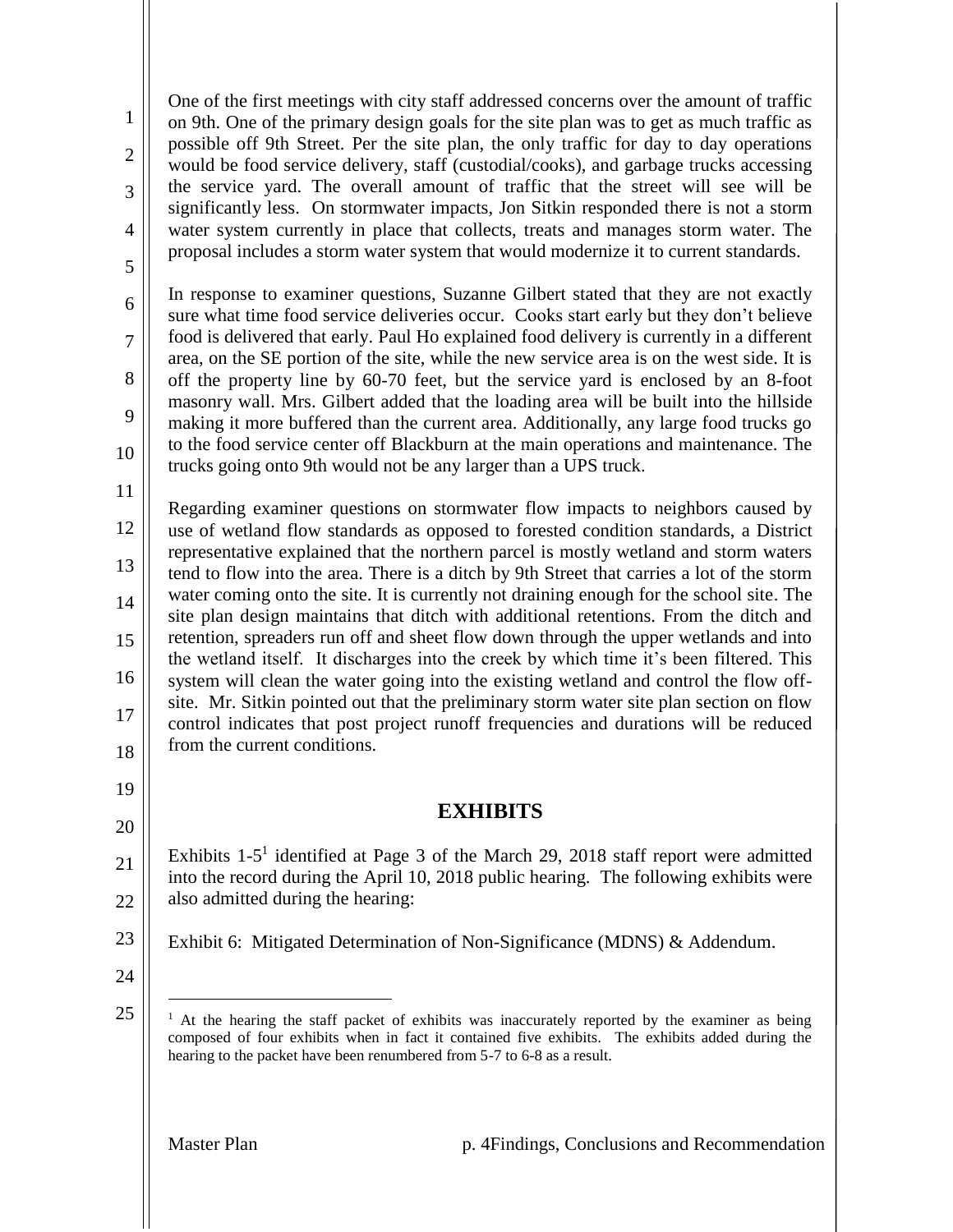| $\mathbf{1}$   | Draft Madison Elementary Parking Procedure & Associated Site Plan<br>Exhibit 7:<br>Parking Map.                                                                                                                                                              |  |  |
|----------------|--------------------------------------------------------------------------------------------------------------------------------------------------------------------------------------------------------------------------------------------------------------|--|--|
| $\overline{2}$ | Exhibit 8:<br>Elevations of project site.                                                                                                                                                                                                                    |  |  |
| 3              |                                                                                                                                                                                                                                                              |  |  |
| $\overline{4}$ |                                                                                                                                                                                                                                                              |  |  |
| 5              | <b>FINDINGS OF FACT</b>                                                                                                                                                                                                                                      |  |  |
| 6              | Procedural:                                                                                                                                                                                                                                                  |  |  |
| $\tau$<br>8    | District and Property Owner.<br>Mount Vernon School District #320,<br>Ι.<br>Contact: Suzanne Gilbert, 124 East Lawrence Street, Mount Vernon, WA 98273.                                                                                                      |  |  |
| 9              | Hearing. A hearing for the master plan application was held on April 10,<br>2.<br>2018.                                                                                                                                                                      |  |  |
| 10             | <b>Substantive:</b>                                                                                                                                                                                                                                          |  |  |
| 11             |                                                                                                                                                                                                                                                              |  |  |
| 12             | Site/Proposal Description.<br>The District has requested master plan<br>3.<br>approval for the replacement of Madison Elementary School, located at 907 East Fir                                                                                             |  |  |
| 13             | The new school will contain 69,000 square feet in a building with 30<br>Street.<br>classrooms serving 560 students from grades K-5. It will replace the current school                                                                                       |  |  |
| 14             | building (currently 58,000 square feet) and 5 portable class rooms. The new Madison<br>School will be served by 120 parking spaces for faculty and visitors plus student bus                                                                                 |  |  |
| 15             | pick up/drop off areas. North 9th Street will be improved along the site frontage per                                                                                                                                                                        |  |  |
| 16             | City code.                                                                                                                                                                                                                                                   |  |  |
| 17             | The proposal would include approximately 24,000 cubic yards of cut and 16,000<br>cubic yards of fill. Construction is to occur on the southern portion of the site. The                                                                                      |  |  |
| 18             | project will avoid changes to the northern portion of the site to ensure preservation of                                                                                                                                                                     |  |  |
| 19             | the on-site critical areas.                                                                                                                                                                                                                                  |  |  |
| 20             | The proposal will include two access points from East Fir Street and one<br>service/secondary access on 9th Avenue.                                                                                                                                          |  |  |
| 21             | Characteristics of the Area. Abutting the site to the north is open space<br>4.                                                                                                                                                                              |  |  |
| 22             | associated with Kulshan Creek and Kulshan Trail. To the east and west is single-<br>family and multi-family development. To the south is East Fir Street and the Mount                                                                                       |  |  |
| 23             | Vernon Cemetery.                                                                                                                                                                                                                                             |  |  |
| 24             | Environmental Review. The District has determined that there are no<br>5.                                                                                                                                                                                    |  |  |
| 25             | probable significant adverse impacts created by the proposal. The District served as<br>the lead agency for State Environmental Policy Act ("SEPA") review and issued an<br>mitigated determination of non-significance") on September 1, 2017. The District |  |  |
|                | <b>Master Plan</b><br>p. 5 Findings, Conclusions and Recommendation                                                                                                                                                                                          |  |  |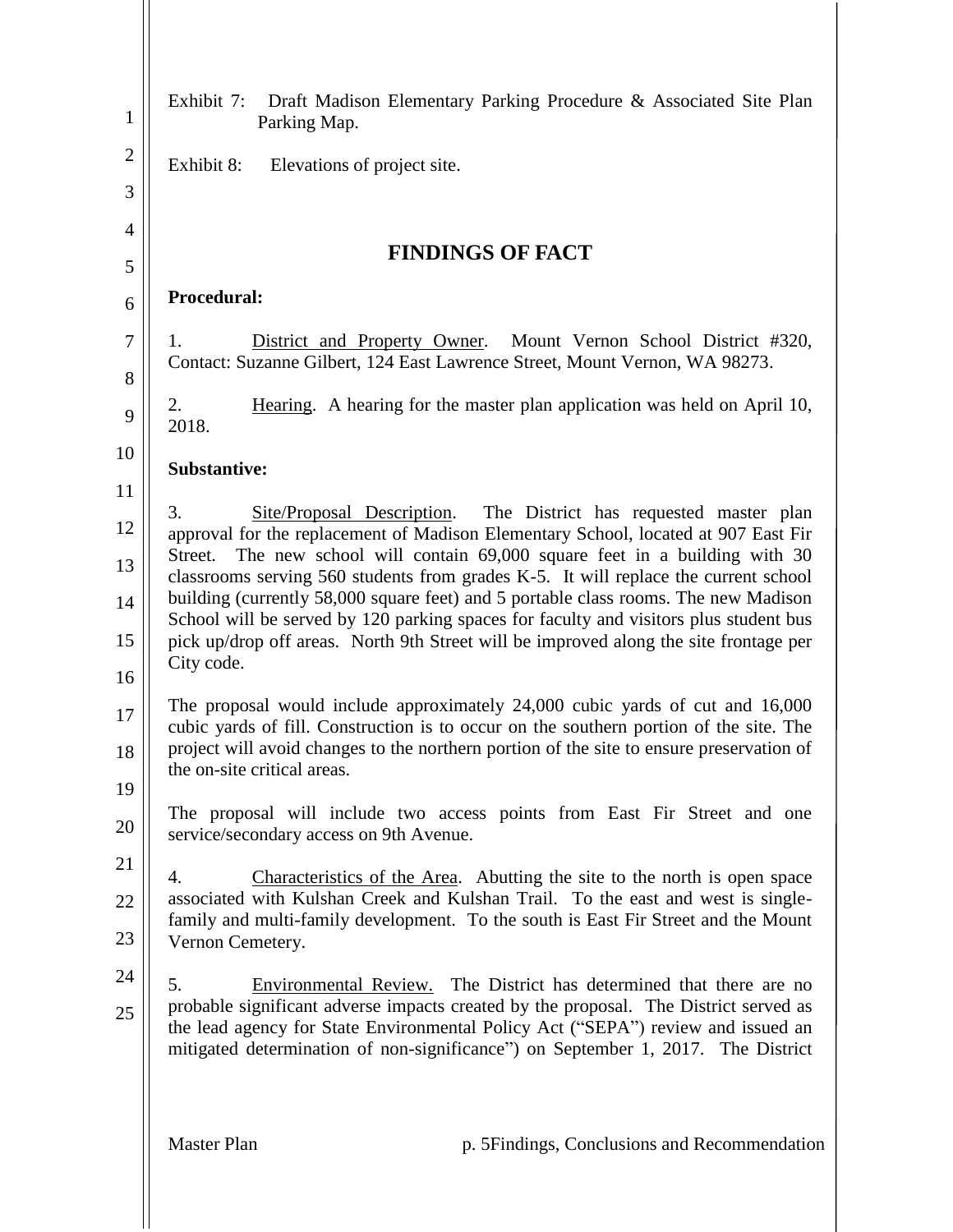issued an addendum on October 9, 2017 to address the removal of a 4,000-gallon underground storage tank and remediation of associated soils.

2

3

4

5

6

7

8

9

10

11

22

23

24

25

1

6. Overall Regulatory Compliance. The District has submitted several studies demonstrating that the general layout of the proposal is consistent with City development standards. More specific code review will be conducted by City staff as a part of building permit and clearing and grading permit review. The findings of the studies are summarized as follows:

- A. Critical Areas. The only critical areas located on-site are wetlands. The District prepared a wetland assessment by Shockey Planning Group, Ex. 4d. The assessment determined that the project site contains one Category II wetland and three Category III wetlands. The proposal will not encroach into the wetlands or the buffers imposed by City code. The City's stormwater regulations also require that wetland hydrology be maintained by postdevelopment stormwater flows. Consequently, the proposal will likely comply with the City's critical area regulations and will not adversely affect critical areas.
- 12 13 14 15 16 17 18 B. Parking. The proposal meets City parking standards. The City's parking standards, specifically MVMC 17.84.030, do not specify any specific parking numbers for elementary school visitor parking, except to require that it be "adequate." As a result, the District prepared parking studies, Ex. 4a, showing how much parking is necessary to serve an elementary school based upon parking demand from other elementary schools. Based upon these studies, the District established to the satisfaction of staff that the proposed 120 stalls would be adequate, with the added condition that the District prepare an operations plan to address overflow and event parking. The District submitted a draft of such plan into the hearing, Ex. 7, but the draft plan had not yet been reviewed by staff as of the date of the hearing.
- 19 20 21 C. Noise. The District prepared noise studies, Ex. 4b, establishing compliance with the City's noise standards. As testified during the hearing, the project will not be associated with any major noise impacts. The athletic fields are not large enough to accommodate any major sports events and are not lighted so there will be no evening events requiring field lights.
	- D. Drainage/Stormwater. The District prepared a preliminary stormwater site plan, Ex. 4c, demonstrating general consistency with the City's stormwater regulations. The District proposes that drainage is captured in a traditional pipe and catch basin system, with separate drainage systems for each of two drainage basins discharging to their respective wetlands. As testified by the District's attorney, given the evolution of stormwater standards over the last few decades, one can expect a significant improvement in stormwater treatment and impacts over current conditions.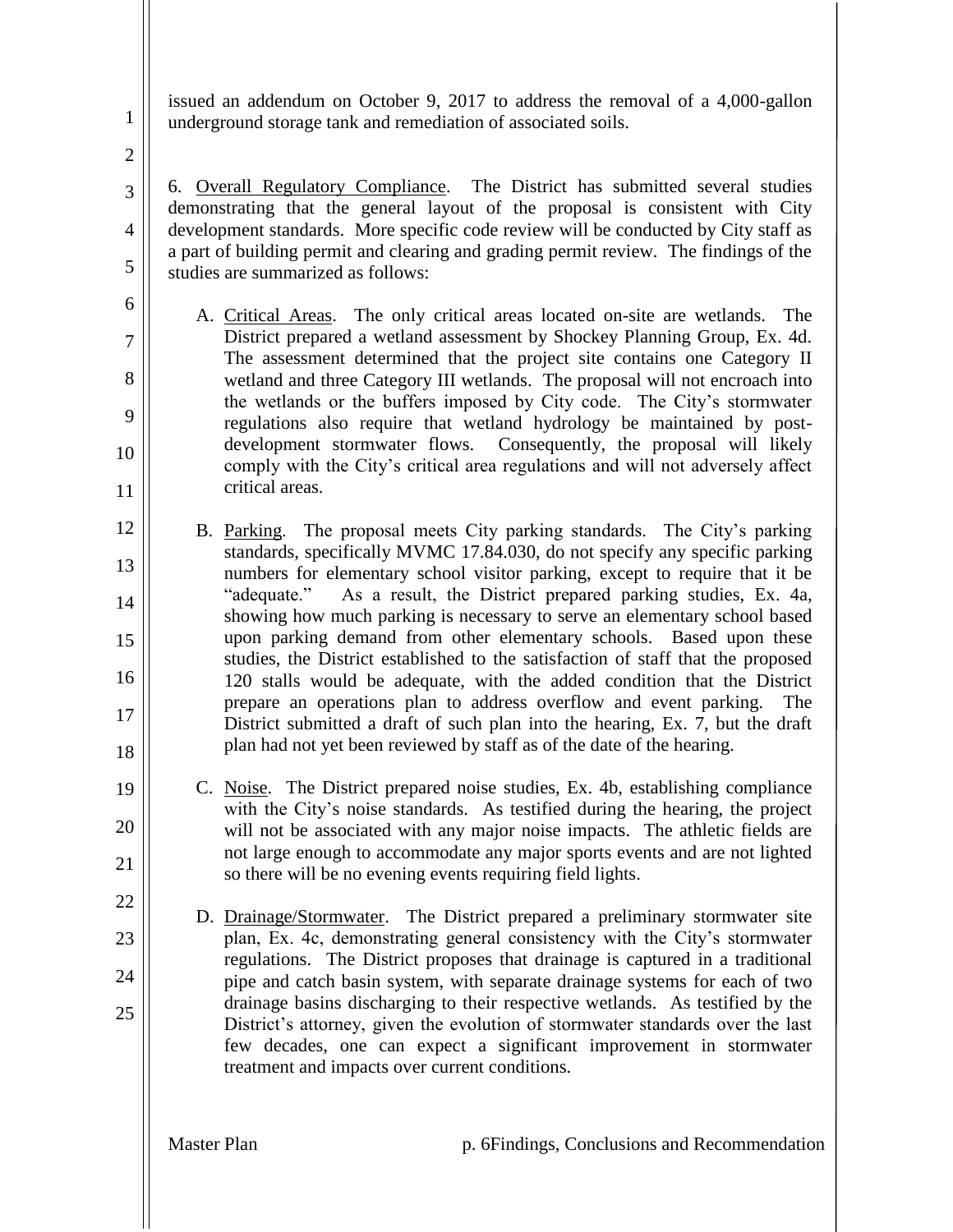| $\mathbf{1}$   | E. Transportation Concurrency. The District prepared a traffic concurrency                                                                                                                                                                                                                                                                  |  |  |
|----------------|---------------------------------------------------------------------------------------------------------------------------------------------------------------------------------------------------------------------------------------------------------------------------------------------------------------------------------------------|--|--|
| $\overline{c}$ | analysis, Ex. 4e. The analysis concludes that the proposal is consistent with<br>level of service requirements for traffic capacity. Several recommendations                                                                                                                                                                                |  |  |
| 3              | were made for compliance with street design level of service standards. These                                                                                                                                                                                                                                                               |  |  |
| 4              | recommendations have already been incorporated into the proposal or can be<br>required during building permit review without materially affecting the                                                                                                                                                                                       |  |  |
| 5              | proposed master plan design.                                                                                                                                                                                                                                                                                                                |  |  |
| 6              | F. Zoning Code Bulk and Dimensional Compliance/Landscaping. Section G1a<br>of the staff report identifies how the proposal complies with applicable zoning                                                                                                                                                                                  |  |  |
| 7              | code bulk and dimensional requirements. As outlined in the staff report, the                                                                                                                                                                                                                                                                |  |  |
| 8              | proposal exceeds minimum setbacks, is within building height limitations<br>(max building height is 50 feet, District proposes up to 47 feet). Section G1a                                                                                                                                                                                  |  |  |
| 9              | also notes that proposed landscaping complies with landscaping regulations.                                                                                                                                                                                                                                                                 |  |  |
| 10             | 7. Compatibility. The proposal is compatible with surrounding uses. As previously                                                                                                                                                                                                                                                           |  |  |
| 11             | noted, the District served as lead agency for SEPA review and determined that the<br>proposal will create no significant adverse impacts. There is nothing in the record                                                                                                                                                                    |  |  |
| 12             | that contradicts this assessment. Overall, the proposed school replacement improves                                                                                                                                                                                                                                                         |  |  |
| 13             | over current conditions by moving the drop-off area off Fir Street onto the project<br>site. Noise impacts are minimal. The size and bulk of the project is buffered by the                                                                                                                                                                 |  |  |
| 14             | 17.78 acres that comprises the project site, over eight acres of which is encumbered<br>with wetlands and wetland buffers. School parking and buffer landscaping separates                                                                                                                                                                  |  |  |
| 15             | the proposed buildings from residences to the east and N. 9 <sup>th</sup> Street separates the<br>project site from residences to the west. The proposal is designed to comply with                                                                                                                                                         |  |  |
| 16             | detailed stormwater, critical area, noise, concurrency, critical area and public works                                                                                                                                                                                                                                                      |  |  |
| 17             | standards, all of which assure that impacts to neighboring properties are minimized.                                                                                                                                                                                                                                                        |  |  |
| 18             | <b>CONCLUSIONS OF LAW</b>                                                                                                                                                                                                                                                                                                                   |  |  |
| 19             | <b>Procedural:</b>                                                                                                                                                                                                                                                                                                                          |  |  |
| 20<br>21       | 1. Authority of Hearing Examiner. The hearing examiner has authority to conduct<br>hearings and make recommendations on master plan applications to the City Council<br>as authorized by MVMC 14.05.050.B.4. and MVMC 14.05.060.                                                                                                            |  |  |
| 22             | <b>Substantive:</b>                                                                                                                                                                                                                                                                                                                         |  |  |
| 23             | 2.<br>Zoning Designation. The zoning map and comprehensive plan map                                                                                                                                                                                                                                                                         |  |  |
| 24             | designations for the property are both Public (P)                                                                                                                                                                                                                                                                                           |  |  |
| 25             | 3.<br>Review Criteria. Master plan review is required for any projects over ten<br>acres in size in the P district pursuant to MVMV 17.30.090. Review of the master<br>plan application is somewhat challenging because there are no review criteria adopted<br>into the MVMC other than the application submittal requirements required by |  |  |
|                | <b>Master Plan</b><br>p. 7Findings, Conclusions and Recommendation                                                                                                                                                                                                                                                                          |  |  |
|                |                                                                                                                                                                                                                                                                                                                                             |  |  |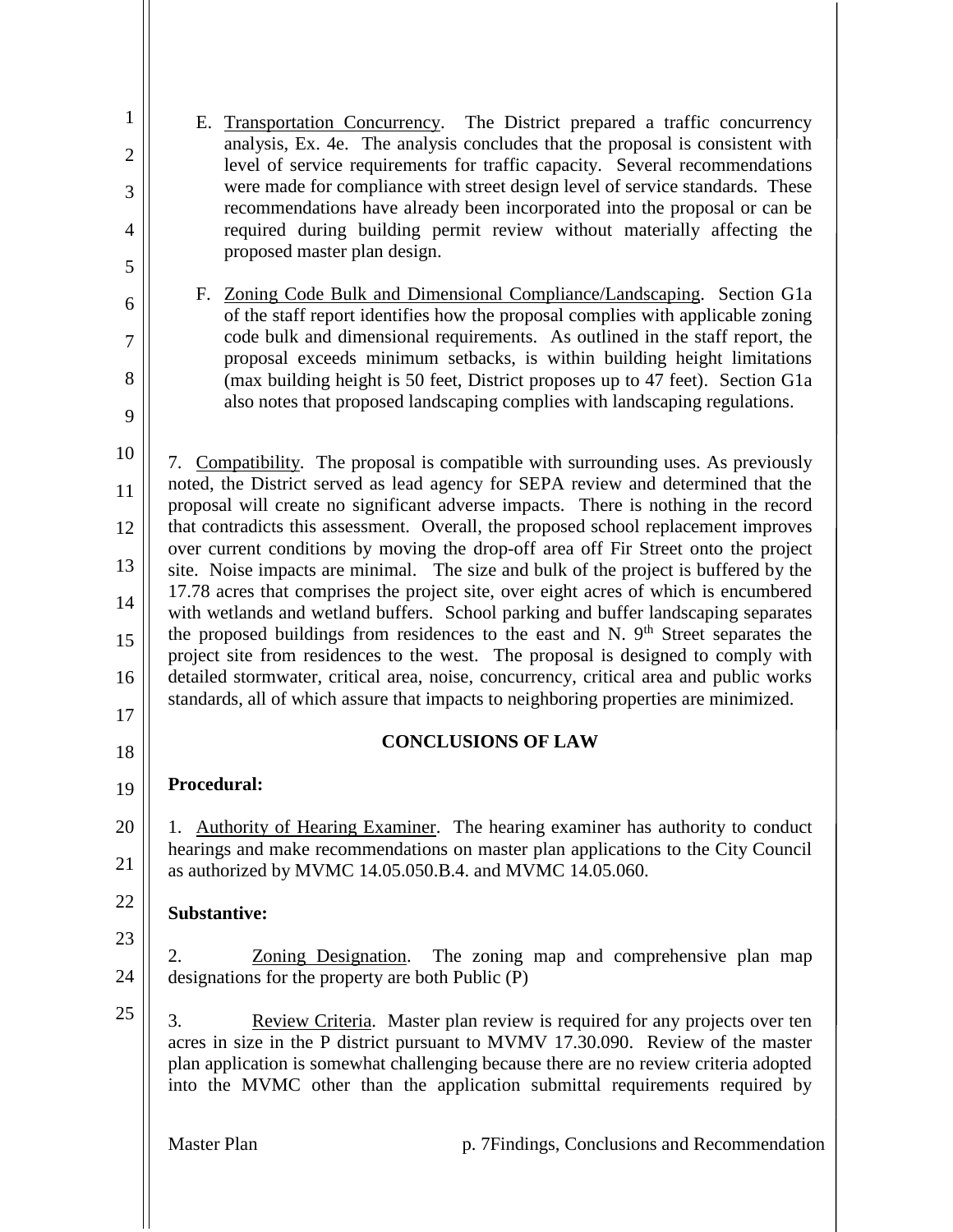MVMC 17.30.090. Those application requirements are quoted below in italics and assessed in a corresponding conclusion of law. In the absence of any express review criteria, the staff report applies the definition of master plan, which is also adopted by this decision as a review standard for the reasons identified below.

3

4

5

6

1

2

**MVMC 17.30.090(A):** *Master Plan Submittal Requirements. The master plan shall include proposed land use information (land use, densities, site design, adjacent uses, circulation, utility corridors and alignments, wetlands) for review and approval by the city pursuant to the procedures of this chapter….*

7 8 9 10 11 12 13 14 15 4. As determined by staff and as demonstrated by the site plans submitted by the applicant, Ex. 3, all the information required by MVMC 17.30.090(A) has been submitted by the District. The information required by MVMC 17.30.090(A) implies that the proposal must comply with development standards related to that information, e.g. wetland information implicates consistency with wetland standards and site design implicates consistency with parking, landscaping, street standards etc. MVMC 17.30.090(C) requires that review of master plans "*recognize the lesser level of detail include in the master plan application*." Combining MVMC 17.30.090(C) with the information required by MVMC 17.30.090(A), quoted above, it is concluded that a master plan can only be approved if the design information required in the master plan application is generally consistent with pertinent City development standards. For the reasons identified in Finding of Fact No. 6, the required information provided by the District is generally consistent with all applicable City development standards. The proposal is consistent with the implied review criteria of MVMC 17.30.090(A).

16 17 18 19 **MVMC 17.30.130:** *"Master plan" is intended to show how proposed development will comply with the development standards in the applicable zoning. It also is intended to show compatibility of development within the master plan area, and compatibility of anticipated uses in areas adjacent to and abutting the master plan area. It provides long-term guidance for a smaller area than a conceptual redevelopment plan, but a larger area than a detailed site plan.*

20 21 22 23 24 5. Definitions are typically not used to set permit review criteria. However, in the absence of any express review criteria, a definition can provide some guidance as to what an applicant must establish to secure permit approval. As noted previously, a use over ten acres in size in the P district is subject to master plan review. The first prerequisite for this review is that the application qualify as a master plan under the master plan definition. The definition quoted above corroborates the determination made in Conclusion of Law No. 4 that the master plan must comply with applicable zoning standards. The definition also requires compatibility of use. The proposal is compatible with adjoining uses for the reasons identified in Finding of Fact No. 7.

25